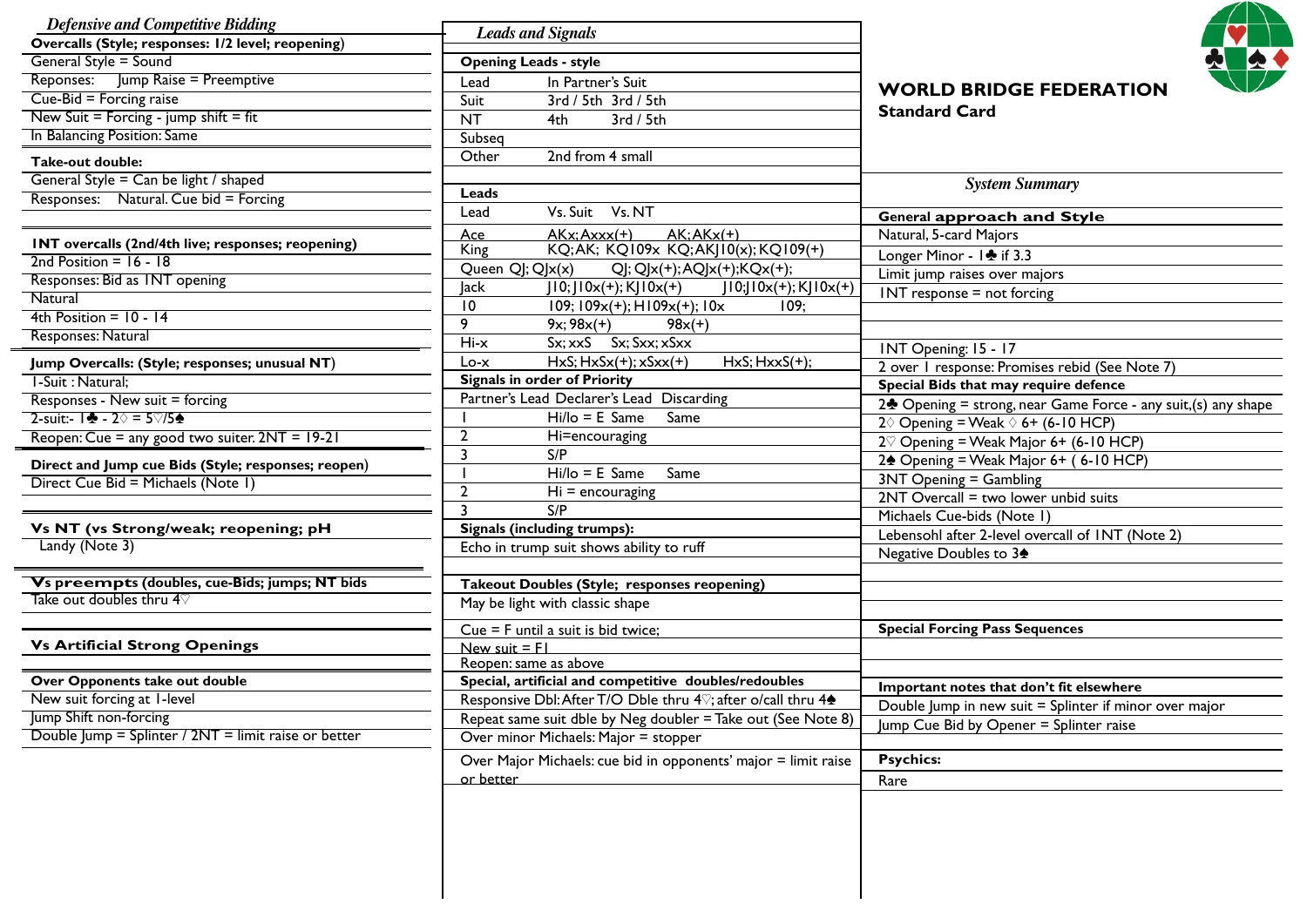| Opening                   | Tick if<br>Artificial |                         | Min. No.<br>Cards<br>Dbl.<br>Dbl.<br>Thru` | Description                                                      | Responses                                                                              | <b>Subsequent Auction</b>                                                                                                          | Modifications over Competition and<br>with Passed Partner                                                                   |
|---------------------------|-----------------------|-------------------------|--------------------------------------------|------------------------------------------------------------------|----------------------------------------------------------------------------------------|------------------------------------------------------------------------------------------------------------------------------------|-----------------------------------------------------------------------------------------------------------------------------|
| Pass                      |                       |                         |                                            | Not an Opening Bid                                               |                                                                                        |                                                                                                                                    |                                                                                                                             |
| $\frac{1}{2}$             |                       | 3                       | 3 <sub>2</sub>                             | $II - 2I HCP$                                                    | Single raise weaker than double<br>raise<br>Strong jump shift ( $\frac{1}{2}$ - 2 any) | 4th suit forcing: game forcing; Reverses by<br>opener forcing;<br>by responder = Game forcing; Third suit = $\vert$<br>Round Force | Jump Cue-bid over overcall = Splinter Cue<br>bid for overcall = asks for a stopper Jump<br>shift pre-emptive over overcalls |
| $\mathsf{I}\Diamond$      |                       | $\overline{\mathbf{3}}$ | 3 <sub>2</sub>                             | $II - 2I HCP$                                                    | Single raise weaker than double<br>raise<br>Strong jump shift ( $\frac{4}{3}$ - 2 any) | As above<br>- NOTE 5 -                                                                                                             | As above                                                                                                                    |
| $\mathsf{I}\heartsuit$    |                       | 5                       | 3 <sub>2</sub>                             | $II - 2I HCP$                                                    | INT not forcing, 5+ points Raises =<br>$limit. 2NT = FG with trump support$            | Raises = limit. Re-raise = Pre-emptive<br>General principles as above                                                              | Cue bid over Comp = Strong Raise                                                                                            |
| 十全                        |                       | 5                       | 3 <sub>2</sub>                             | $II - 2I HCP$                                                    | As for $I\heartsuit$                                                                   | As for $\sqrt{$ ; $\ket{\triangle}$ - 2 $\triangle$ ; 2 $\triangle$ - 3 $\triangle$ = limit                                        | As for $I\heartsuit$                                                                                                        |
| <b>INT</b>                |                       |                         |                                            | $\overline{15}$ - 17 balanced                                    | Jacoby Transfers: Note 9                                                               | Over Stayman: rebids are Major invitational,<br>minor forcing                                                                      | Dble at 3-level shows values. Dbl at 2-level<br>is T/O                                                                      |
| 2 <sub>2</sub>            | $\Box$                |                         | 3 <sub>2</sub>                             | Artificial, strong - near Game<br>Force, any suit, (s) any shape | Natural; positive requires good suit;<br>$2\diamond$ = neutral                         | Cheaper minor = second negative thru' $3\diamond$                                                                                  | Natural                                                                                                                     |
| $2\diamond$               |                       | 6                       | 3 <sub>2</sub>                             | 6 - 10 HCP                                                       | New suit forcing<br>2NT asks for feature if maximum                                    | $3NT = AKQxxx$                                                                                                                     | Natural                                                                                                                     |
| $2^\heartsuit$            |                       | 6                       |                                            | 6 - 10 HCP                                                       | New suit forcing<br>2NT asks for feature if maximum                                    | $3NT = AKQxxx$                                                                                                                     | Natural                                                                                                                     |
| 2 <sub>2</sub>            |                       | 6                       |                                            | 6 - 10 HCP                                                       | As for $2\%$ opener                                                                    | As for $2\%$ opener                                                                                                                | Natural                                                                                                                     |
| 2NT                       |                       |                         |                                            | 20 - 21 balanced                                                 | Jacoby Transfers; Stayman<br>Note 9                                                    | $2NT - 32 \geq 2NT - 32$<br>2NT - 4 $\clubsuit$ > $\diamond$ 3 $\diamond$ - 3 $\heartsuit$ = 5 $\spadesuit$ + 4 $\heartsuit$       | Natural<br>$Dbl = Penalties$                                                                                                |
| 3 <sub>2</sub>            |                       | 6                       |                                            | Pre-emptive                                                      | New Suit forcing                                                                       |                                                                                                                                    |                                                                                                                             |
| $3\diamond$               |                       | 6                       |                                            | Pre-emptive                                                      | New Suit forcing                                                                       | Slam Approach and Conventions (including all Slam-Interest Bids)                                                                   |                                                                                                                             |
| $3^\circledcirc$          |                       | $6\overline{6}$         |                                            | Pre-emptive                                                      | 3 <sup>+</sup> Natural. Minors = cue-bid                                               | Five - Ace Blackwood: RKCB (Note 6)<br>Cue Bids                                                                                    |                                                                                                                             |
| 3 <sub>2</sub>            |                       | $6\overline{6}$         |                                            | Pre-emptive                                                      | $4\%$ Natural. Minors = cue-bid                                                        | Splinters<br>GSF                                                                                                                   |                                                                                                                             |
| 3NT                       |                       | 7(6)                    |                                            | Gambling                                                         | Natural                                                                                |                                                                                                                                    |                                                                                                                             |
| 4÷                        |                       | $\overline{7}$          |                                            | Pre-emptive                                                      | Natural                                                                                | No Changes Allowed:                                                                                                                |                                                                                                                             |
| $\textbf{4} \diamondsuit$ |                       | $7\overline{ }$         |                                            | Pre-emptive                                                      | Natural                                                                                |                                                                                                                                    |                                                                                                                             |
| 4NT                       |                       |                         |                                            | Blackwood                                                        |                                                                                        |                                                                                                                                    |                                                                                                                             |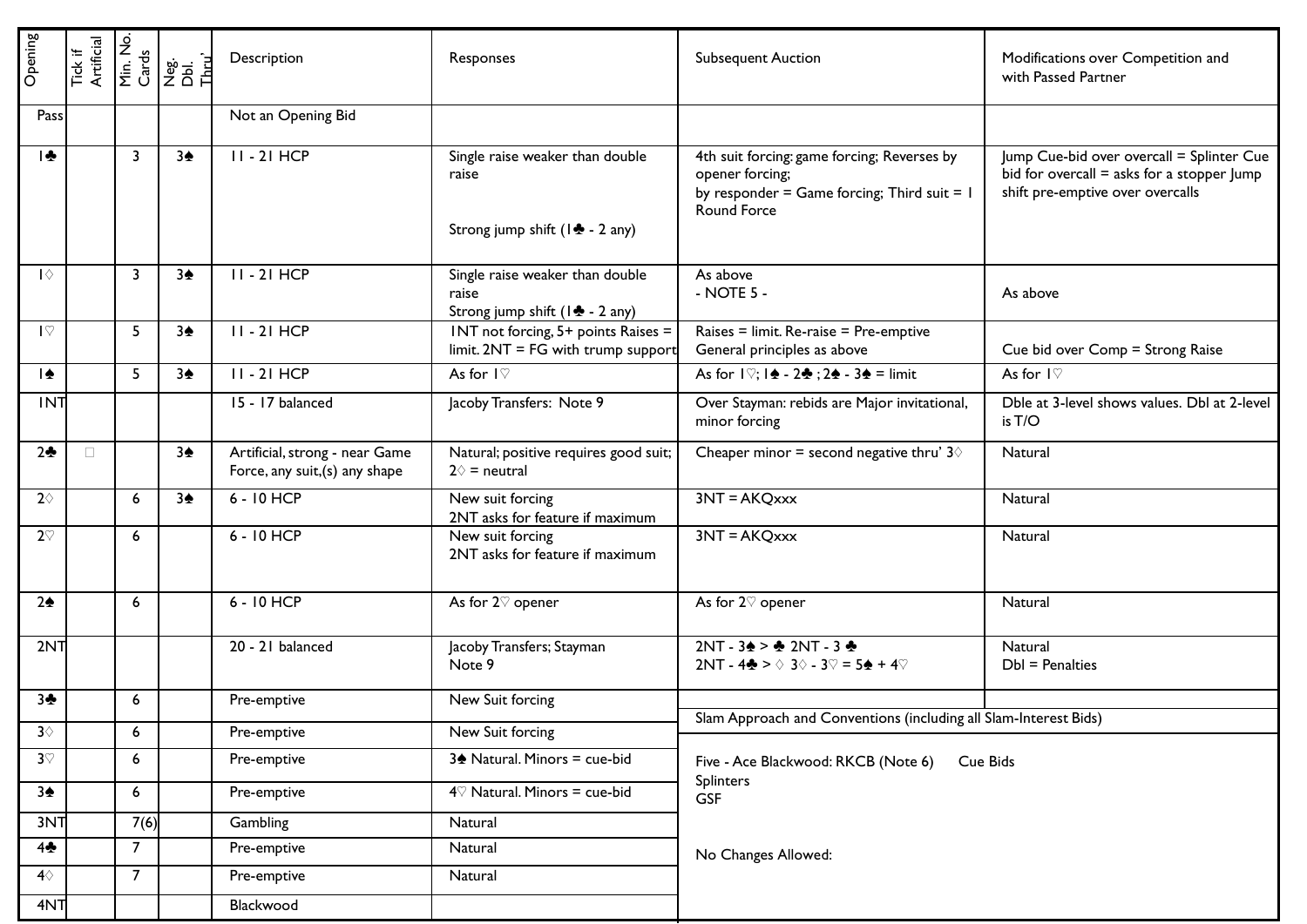

### **Supplementary Sheet**

## **Note 1: Michaels Cue Bids:**

 $(1) - 2$  $(1\Diamond) - 2 \Diamond$ Both majors  $5(+)$  /  $5(+)$ 

 $(1\degree) - 2\degree = 5$  $\spadesuit$  + 5 minor  $(1\triangle) - 2\triangle = 5\degree + 5$  minor All jumps in known suits are PRE (but may be tactically strong)

## **Note 2: Lebensohl:**

2NT forces 3<sup>4</sup>. Responder may now pass or make a minimum bid in a suit, NF 2-level new suit bids are not encouraging. 3-level new-suit bids are forcing

1NT (2x) 2NT (p)  $3\clubsuit$  (p)  $3x = GF$  No Stopper

#### **Note 3: Landy:** (vs No Trump)

 Penalty Double 2 $\triangle$  shows at least four cards in each major suit = Landy  $2\sqrt{}/\approx$  = Natural

 $INT - 2 + - ?$ 

 $2$  = relay to play the better major 2NT = strong inquiry (cue-bid!)

## **Note 4: Opener's Splinter Raise**

Opener's rebid 1 level above either a jump shift or a forcing reverse is a game-forcing splinter raise.

## **Note 5: Responses after NT rebid**

 $1$  $\Diamond$  -  $1$  $\heartsuit$  -  $1$  $\Diamond$  -  $1$  $\triangle$  $1NT - 2$  = new minor, forcing  $1NT - 3\sqrt{7} =$  forcing  $3$   $\Diamond$  = Nat. forcing

1 $\clubsuit$  - 1  $\heartsuit$  2NT - 3 $\clubsuit$  Nat. Forcing (2NT denies 4 card  $\spadesuit$  suit)  $|\cdot|$  -  $|\cdot|$  INT -  $3\cdot|$  = forcing

3rd suit: one round force

4th suit: one round force but 3 level responses or further bids by responder are game forcing

### **Note 6: R K C B (4NT asks for 5 key cards, 4 Aces + King of Trumps)**

Responses:  $5\clubsuit = 3$  or 0  $5\Diamond = 4$  or 1  $5\degree$  = 2  $5\triangleq$  = 2 + Queen of Trumps  $5NT = 2 + a$  void  $6\clubsuit = 1 + a$  void